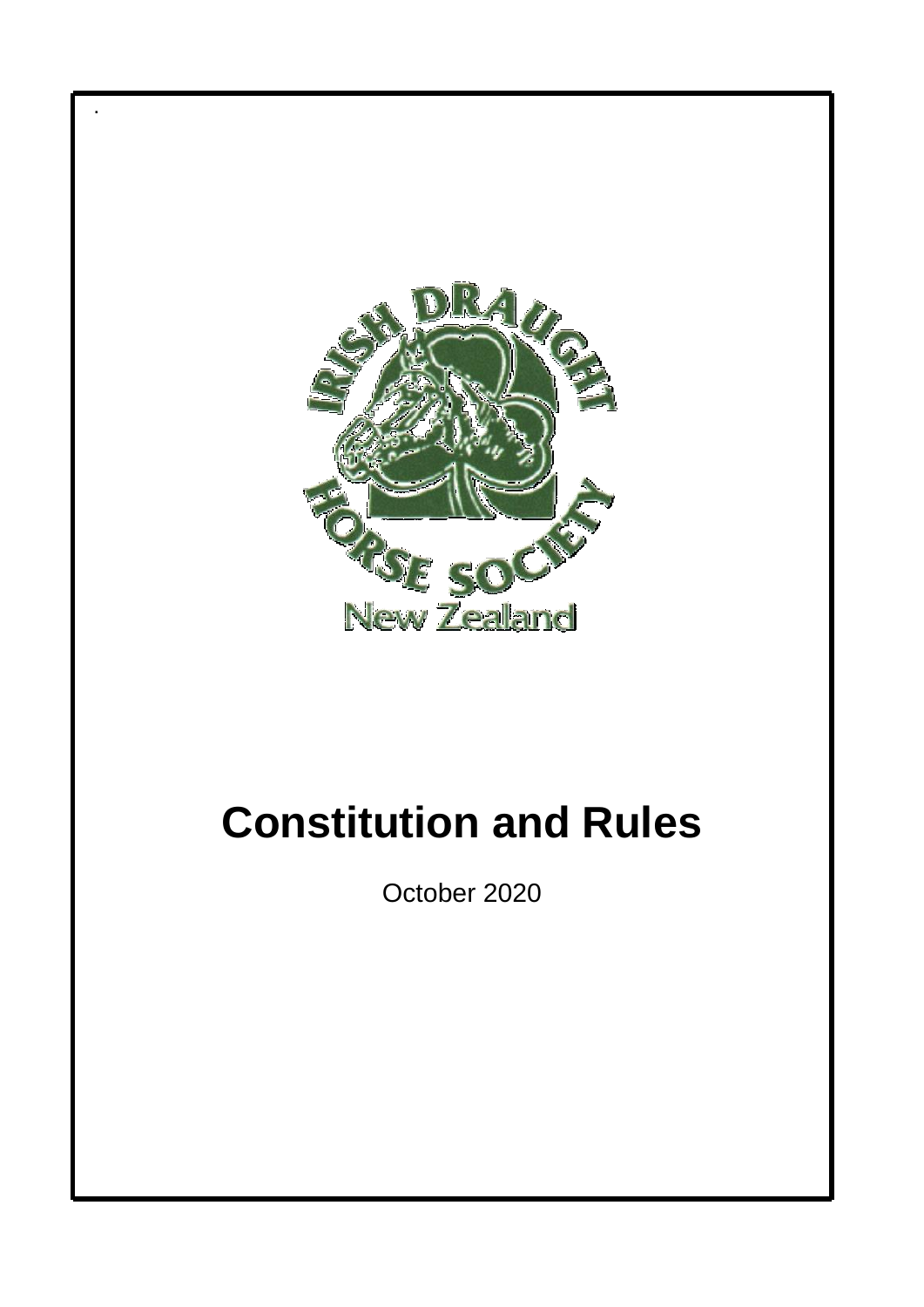# **CONSTITUTION AND RULES**

# 1. TITLE

The name of the society shall be "The Irish Draught Horse Society (New Zealand)" IDHSNZ.

# 2. OBJECTS

The object of the society is to establish, preserve and improve the Irish Draught Horse in New Zealand and to promote and maintain high standards of breeding, conformation, quality and soundness. In furtherance of this object but not otherwise the Society has the following powers:

(a) To set up a Register, including an appendix in respect of the breed.

(b) To do all things as are necessary for the attainment of the objects.

# 3. STATUS

The Irish Draught Horse Society (New Zealand) is a self-financing autonomous body and is affiliated to the Irish Draught Horse Society (Great Britain).

## 4. MANAGEMENT

The Society shall be managed by a Council elected by the members. The council shall consist of the Officers of the Society and not more than eight ordinary members of the Society and any co-opted members under provision of sub-clause 7 (b) below.

# 5. ANNUAL GENERAL MEETING

There shall be an Annual General Meeting at which the Officers and Council members shall be elected.

# 6. OFFICERS AND COUNCIL

(a) The following shall be the Officers of the Society: Chairman - Vice Chairman - Honorary Secretary/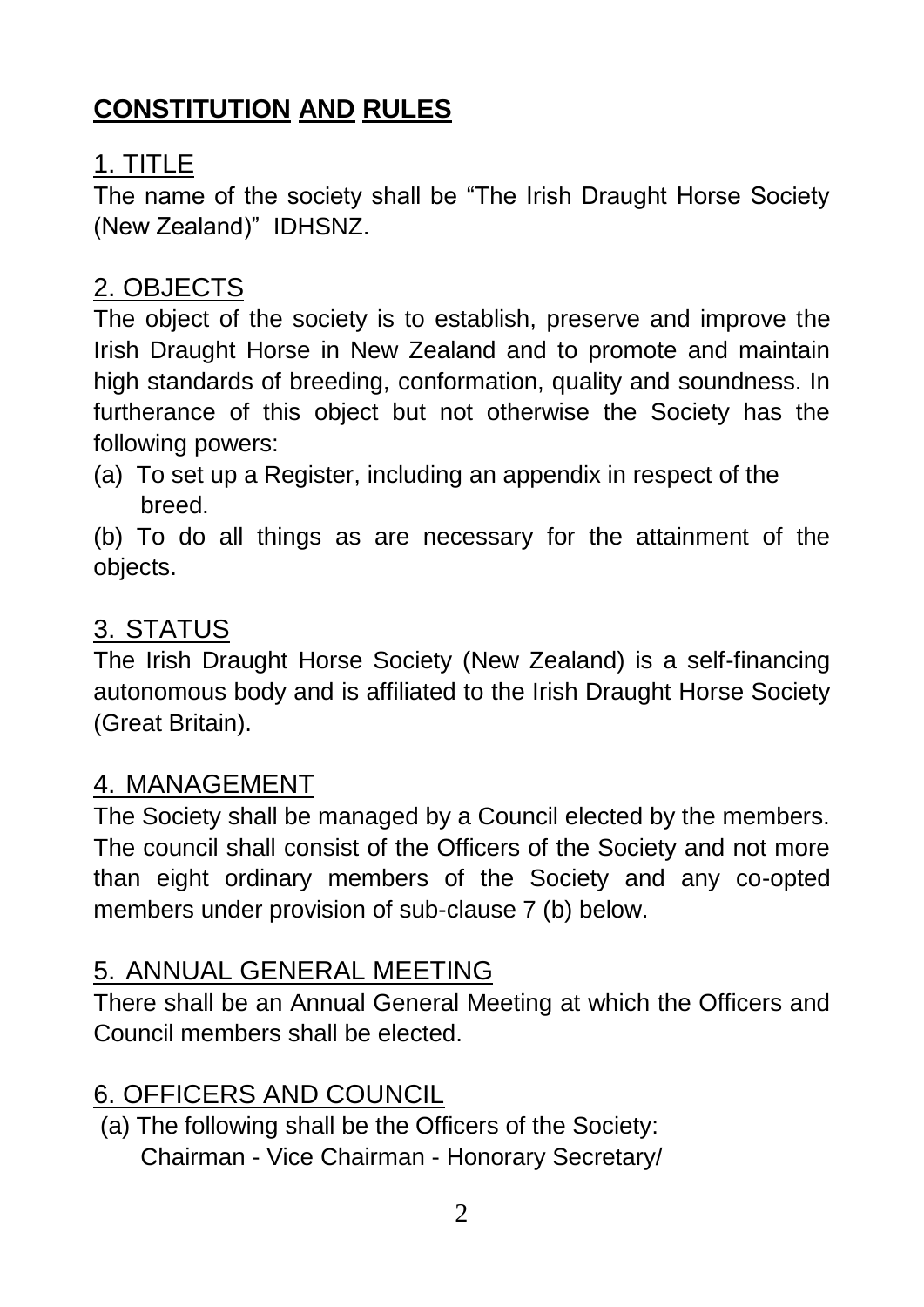Treasurer or Honorary Treasurer - Honorary Registrar and Eight council members but may co-opt up to four additional members as the need arises.

- (b) If a vacancy in the Council occurs, the remaining members of the Council may appoint another member to fill the vacancy but that member so appointed shall retire at the next Annual General Meeting but shall be eligible for re-election. A President and Vice President may be elected at the Annual General Meeting if such are desired.
- (c) No Person other than an officer or other member of the Council retiring at the Annual General Meeting shall be re-elected at that meeting unless that not less than fourteen days before the date appointed for the meeting there shall have been delivered to the Honorary Secretary a notice in writing signed by a member of the Society qualified to attend and vote at the meeting nominating such person for election, and counter signed by that person. Should there not be sufficient postal nominations to fill vacancies on the Council, nominations may by accepted from the floor at the AGM.
- (d) Five members of the Council shall form a quorum. The Council shall meet from time to time as necessary up to FOUR times per calendar year but not less than TWO times per calendar year.

 SIX members of the Council may, by signed written notice to the Honorary Secretary, request him to call a meeting of the Council and if such meeting is not called within THIRTY days of the dispatch of such notice the said SIX members may themselves call a meeting of the Council by FOURTEEN days notice in writing sent to all members thereof.

# 7. COUNCIL RULES

(a) The Officers and two Council members shall retire each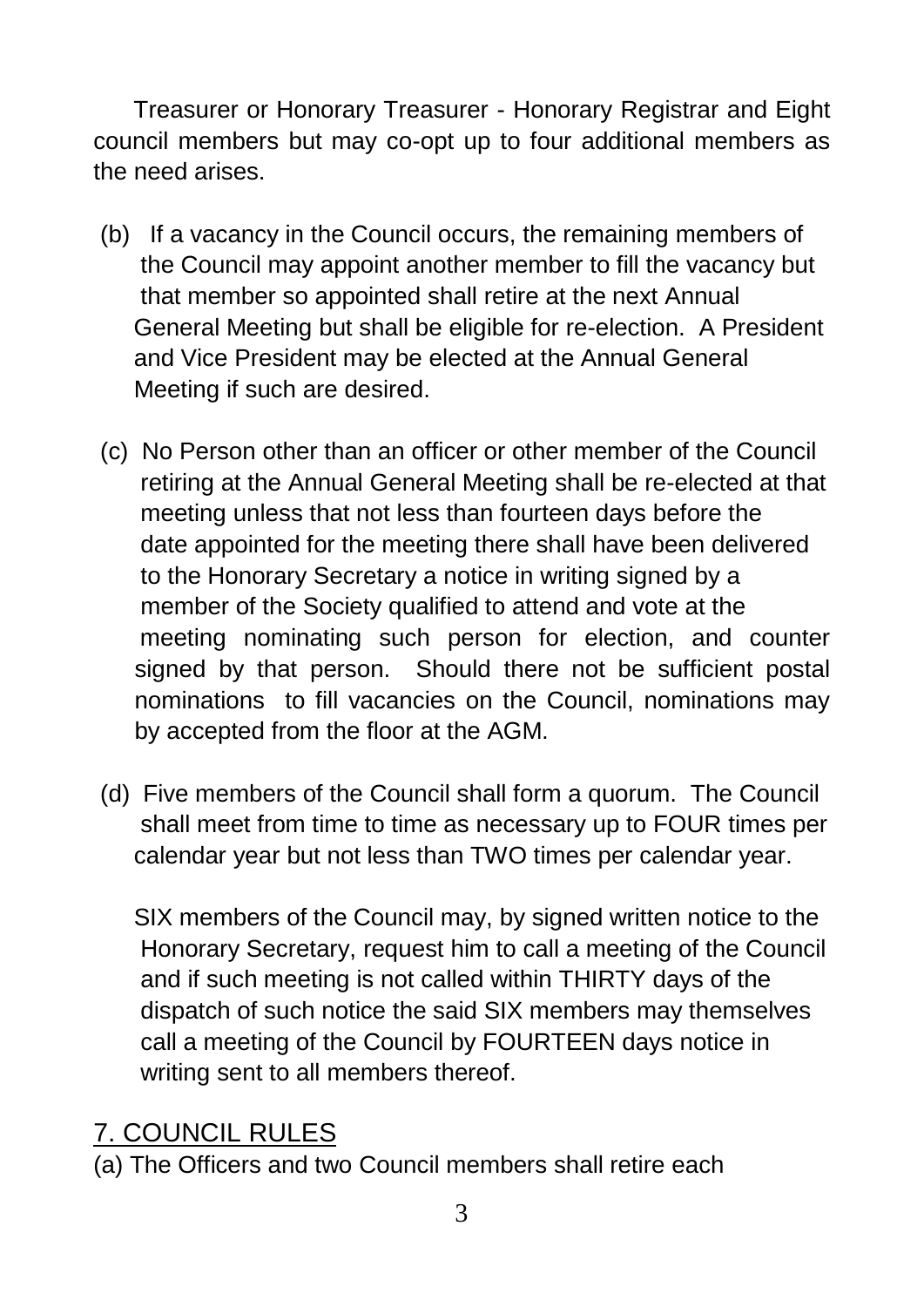year but shall be eligible for re-election. The members of the Council retiring shall be the longest serving two members each year.

(b) The Council may in addition to the Officers and members elected at the Annual General Meeting co-opt not more than FOUR members, but such co-opted members shall without prejudice to their reappointment retire from office at the Annual General Meeting following their appointment.

 The Council may regulate its own proceedings by the constitution as it may think fit.

No act or proceedings of the Council or any sub-committee thereof shall be invalidated by a vacancy.

- (c) The Council shall have sole control and management of the income and property of the Society and also the entire management of all other of the affairs and concerns thereof and exclusive right of appointment and of prescribing the respective duties and remuneration of and removing officers as they may deem necessary for the purpose of the Society.
- (d) If the Council shall in its discretion consider any officer or any other member of the Council has conducted them self in a manner gravely detrimental to the interests or reputation of the Society it may by resolution, for which at least three quarters of the members of the Council actually present and voting, remove them from office or membership of the Council provided that any such officer shall first have at least FOURTEEN days notice of the meeting of the Council with a concise statement of the grounds upon which his/her removal is sought and shall be entitled at the meeting to make a statement in explanation and defense of his/her conduct.

# 8. MEMBERSHIP

(a) The Society shall consist of subscribing members who shall pay an annual subscription, one fee for life membership or such other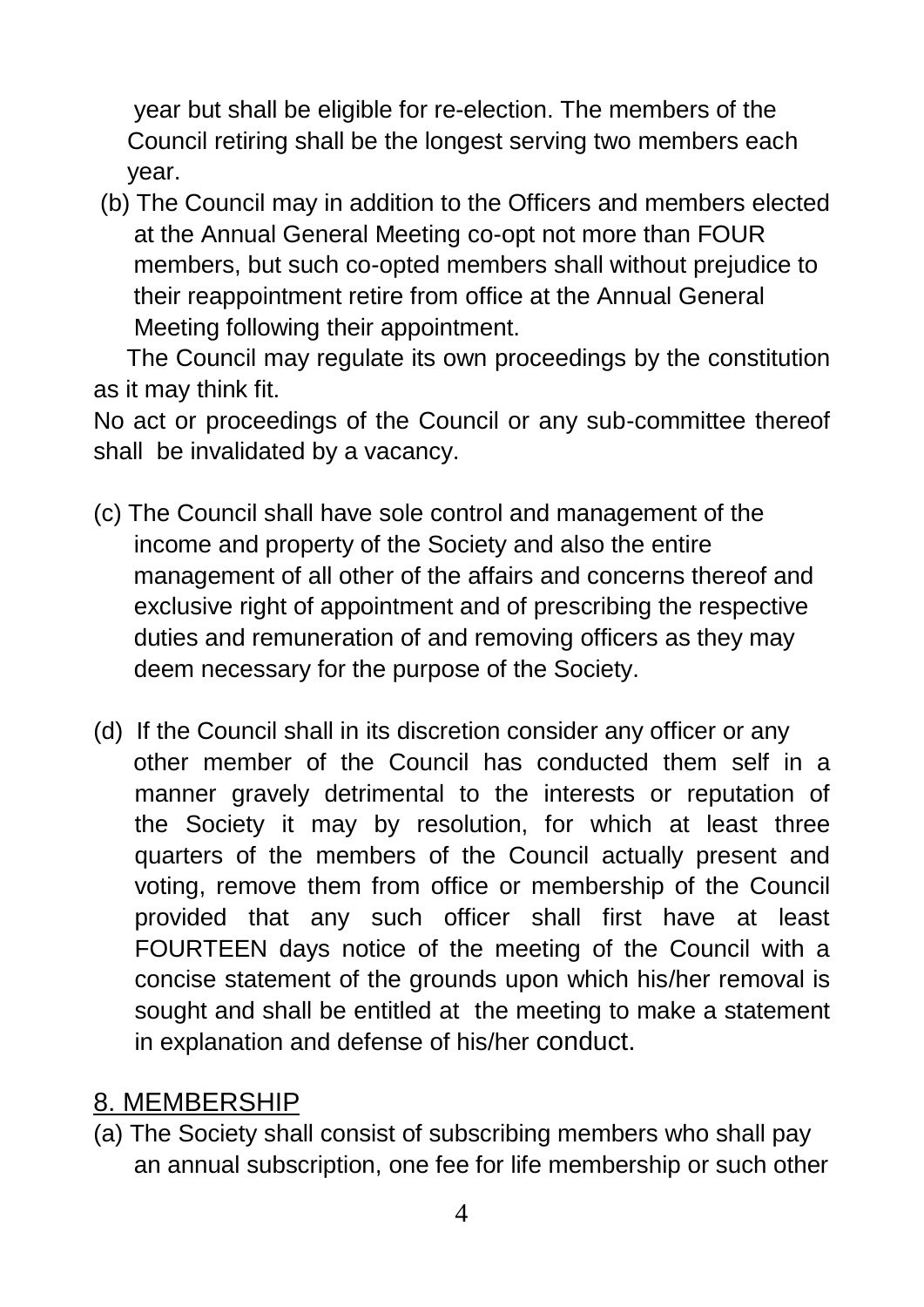sums as the Council shall determine. On payment of the Subscription, either annual or life, the member shall be deemed to have agreed to be bound by these RULES made hereunder. Each member shall be entitled to one copy of any bulletin or publication issued by the Society. Each member shall be entitled to ONE vote.

- (b) The Council may, by resolution, notify a member in writing and stating its reasons for such action, call upon such member to resign from the Society. If the member does not so resign within Forty- Eight days after being so called upon, the Council may by resolution terminate his membership.
- (c) Before coming to any decision the Council shall give the member affected proper meeting time to state their case either verbally or in writing as the council may think fit.
- (d) The Council may at any time and without stating reasons refuse to accept the renewal of the subscription of any member.
- (e) No member shall take any public action or make any public announcement in the name of the Society or otherwise do anything directly or indirectly to represent that any proposal, action or statement of fact or opinion has the approval of the Society. Only the Council or the Chairman may make announcements in the name of the Society.

## 9. BREED REGISTER

The Society shall keep a Breed Register under eight categories plus an appendix and all horses having confirmed no less than 1/8th Irish Draught Horse blood shall be eligible for registration.

The panel of Inspection shall consist of two or more inspectors of Irish Draught Horses appointed by the Council and a Council appointed representative as an inspection facilitator only. A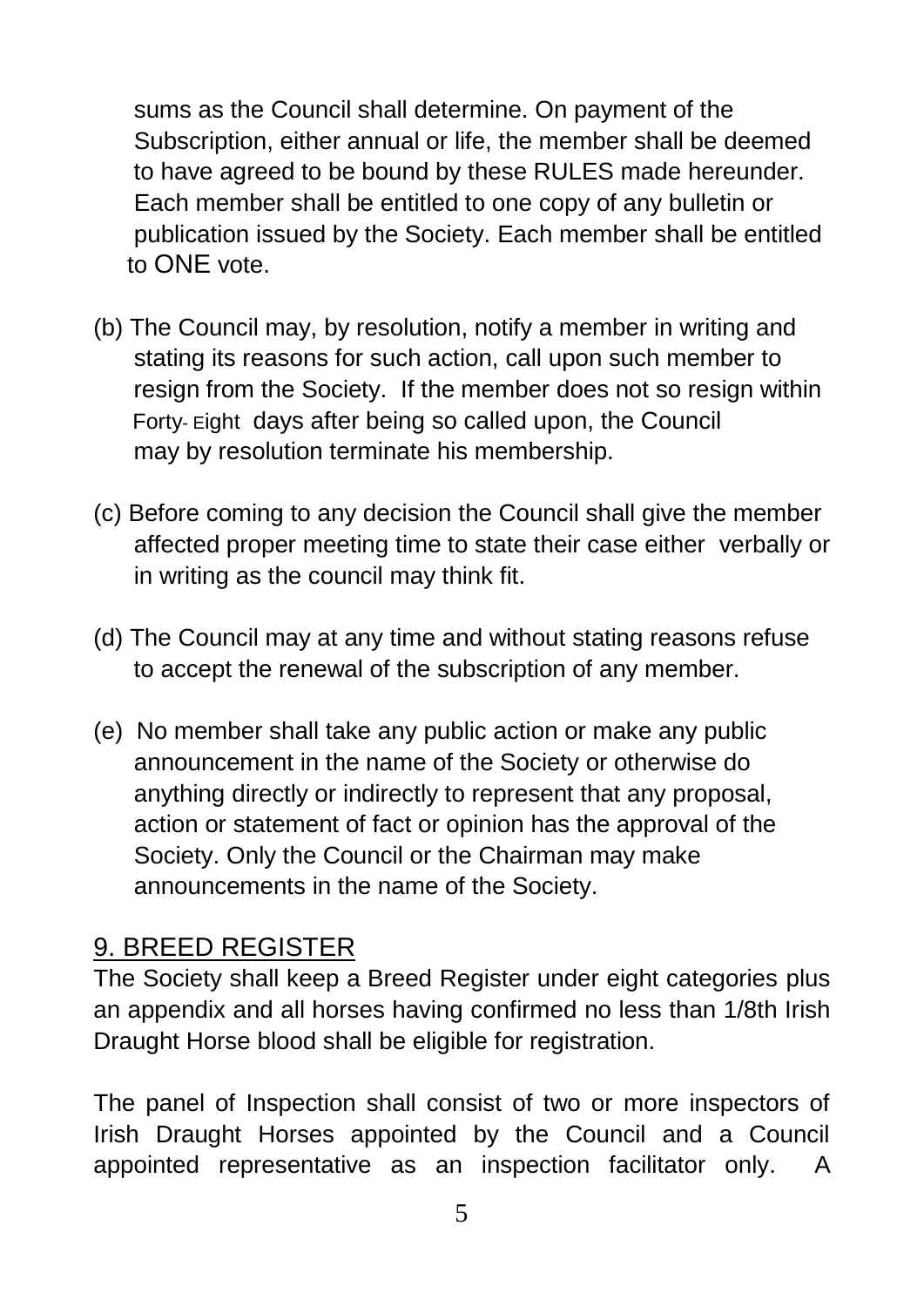veterinary certificate must be supplied by the owner at inspection, passing the horse free of inherited conformation defects.

In the Case of a stallion a negative EVA certificate and a D.N.A Typing Report is required for the licensing of a Cat 1 (RID) Stallion.

The protocol for inspections shall be followed.

The system of registration of purebred (RID) and part-bred horses consists of eight categories and an appendix:

- 1. Both parents are Registered Irish Draught.
- 2. One parent is category 1 Irish Draught and the other parent is the progeny of a category 1 Irish Draught and a category 1 Irish Draught and Registered Stud Book Thoroughbred cross.
- 3. One parent is category 1 Irish Draught and the other parent is category 1 Irish Draught and Registered Stud Book Thoroughbred cross.
- 4. One parent is category 1 Irish Draught and the other parent is a Registered Stud Book Thoroughbred.
- 5. One parent is a Registered Stud Book Thoroughbred and the other parent is the progeny of a category 1 Irish Draught and Registered Stud Book Thoroughbred cross.
- 6. One parent is category 1 Irish Draught and the other parent is a horse of confirmable known breeding.
- 7. One parent is category 1 Irish Draught and the other parent is a horse of unknown breeding.
- 8/Q. One parent category 4 Irish Draught and the other parent is of any breeding.
- Appendix: One parent is no less than 1/4 Irish blood. The progeny carries no less than 1/8th Irish blood. It may also include colored horses whose owners wish to register with the Society. Horses in the appendix will not be eligible for up grading or licensing but eligible for all other Society benefits.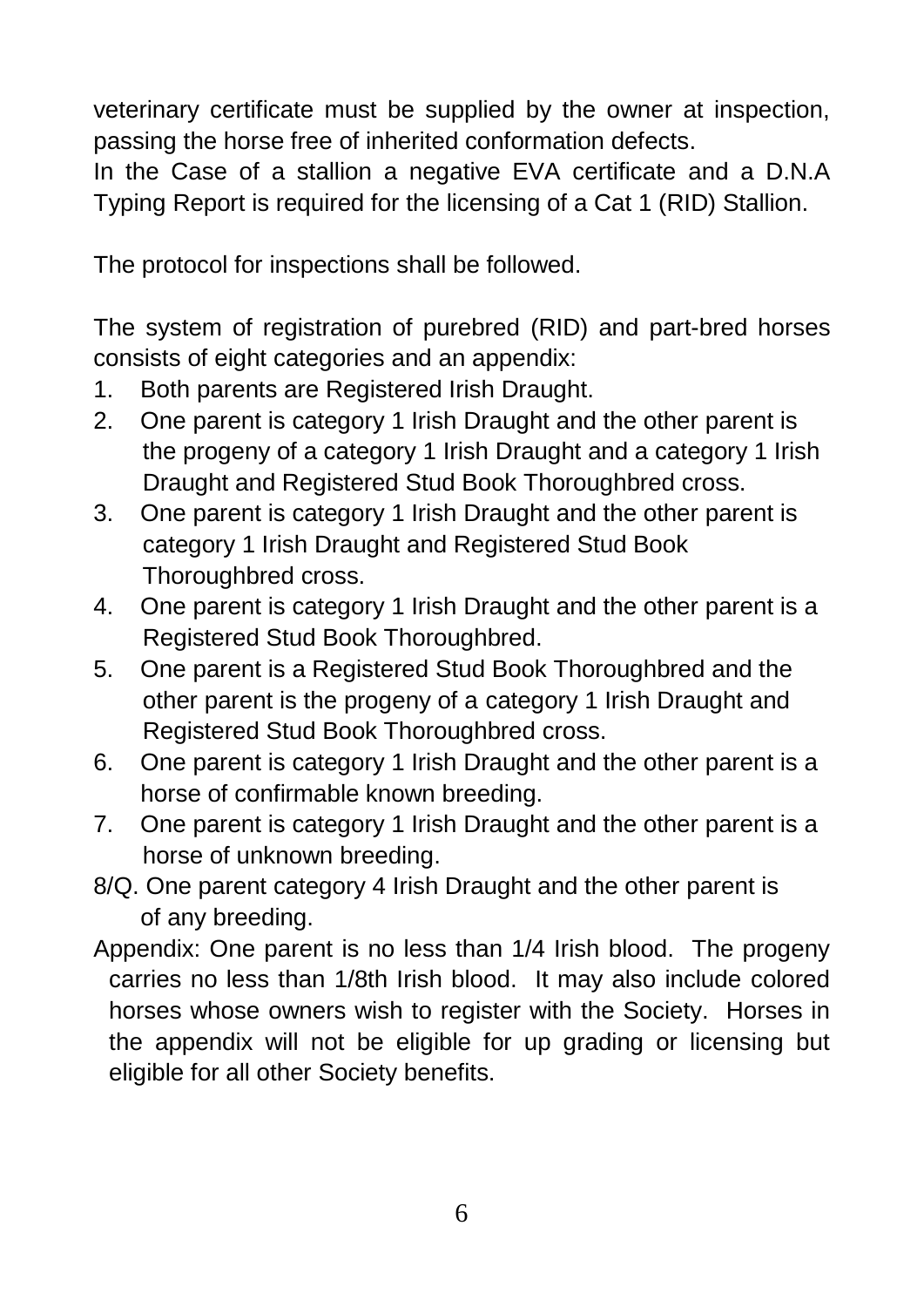The description of these categories will be condensed as follows **Category:**

|                                          |                       |  | 1. ID x ID or $1 \times 1$ also $1 \times 2$    | 5. TB $x$ (ID $x$ TB) or      |          | TB x 4                         |
|------------------------------------------|-----------------------|--|-------------------------------------------------|-------------------------------|----------|--------------------------------|
|                                          |                       |  | 2. ID x ID and $(ID \times TB)$ or $1 \times 3$ | 6. ID $x$ OT                  | $\alpha$ | $1 \times \text{OT}$           |
|                                          | 3. ID $x$ (ID $x$ TB) |  | $1 \times 4$                                    | <b>7.</b> ID x XX             |          | or $1 \times XX$               |
|                                          | 4. ID x TB or 1 x TB  |  |                                                 | $8/Q$ (ID x TB) x XX or OT or |          |                                |
| Appendix: No less than 1/8th Irish Blood |                       |  |                                                 |                               |          | $4 \times XX$ or $4 \times OT$ |

**Legend**: ID = Category 1 Irish Draught; TB = Registered Stud Book Thoroughbred;  $OT =$  Confirmable known breeding;  $XX =$  Unknown breeding;  $8/O =$  no less than quarter Irish Draught; Appendix:= not less than 1/8th Irish blood

Foals may be registered at any time after birth but horses will be accepted at any age with proof of parentage.

#### IDENTIFICATION

Branding and/or micro-chipping along with veterinarian certified markings are the means by which Irish Horses are IDENTIFIED and REGISTERED in New Zealand.

#### (a) BRANDING

When foal registration applications are received (with payment of fees), and if they are found to be in order, a temporary certificate will be issued to the owner along with the Society brands. The horse will then be branded by a Registered Veterinarian with the Society's SHAMROCK over NZ on the near shoulder and branded on the off shoulder (using the veterinarians own numbers) with a designated society number over the last figure of the year of birth. These numbers are allocated by the Registrar on the Temporary Registration Certificate which is sent with the brands to the owner of the horse or to the veterinarian.

Branding is by the use of freeze brands only to comply with " Best Practice" identified in the Animal Welfare Act, Code of Welfare for Horses NZ. Jan 2016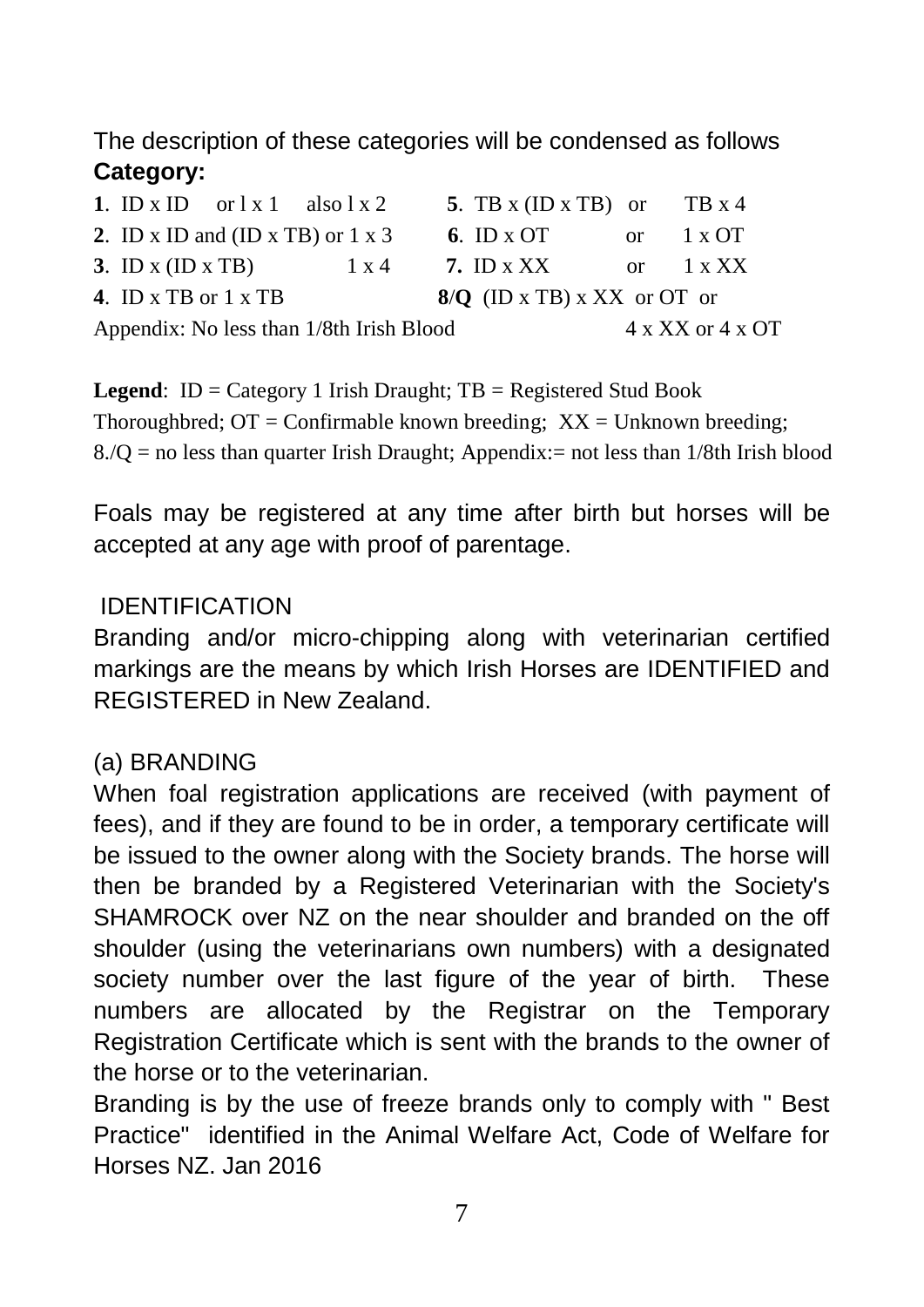#### (b) MICRO-CHIPPING

Micro-chipping is carried out by a Registered Veterinarian and appropriate records kept. The numbers are recorded in the society database and on the permanent registration certificate and by the veterinarian. The markings of the horse are also recorded by the veterinarian and the record signed and dated. Brands will be provided where owners wish to have their horses identified by both microchip and branding.

All veterinarian costs are the responsibility of the owner.

Following Branding/Micro chipping the veterinarian will complete the markings of the horse on the branding Microchip certificate and sign and date the record.

Brands must be returned promptly to ensure they can continue to circulate

Branding irons remain the property of the Irish Horse Society NZ.

#### (c) CERTIFICATION

Following receipt of the correct branding/micro-chipping Temporary Certificate a permanent registration certificate will be issued. This is an important document which should be retained. It is a permanent record of the horses' identity and should also be used to formally transfer all changes of ownership.

#### PROGENY UP-GRADING (Licensing)

Mares intended for progeny up-grading (Licensing) shall be submitted for inspection when two years old or over and if passed may be crossed with purebred Irish Draught for breeding progeny of a higher category. Mares must stand 15.2hh or above at maturity.

Colts shall be submitted for inspection when two years old or over and if approved to become licensed stallions shall be re-submitted if required for inspection every three years thereafter at the discretion of the Council. Colts may not be retained as stallions in the Society's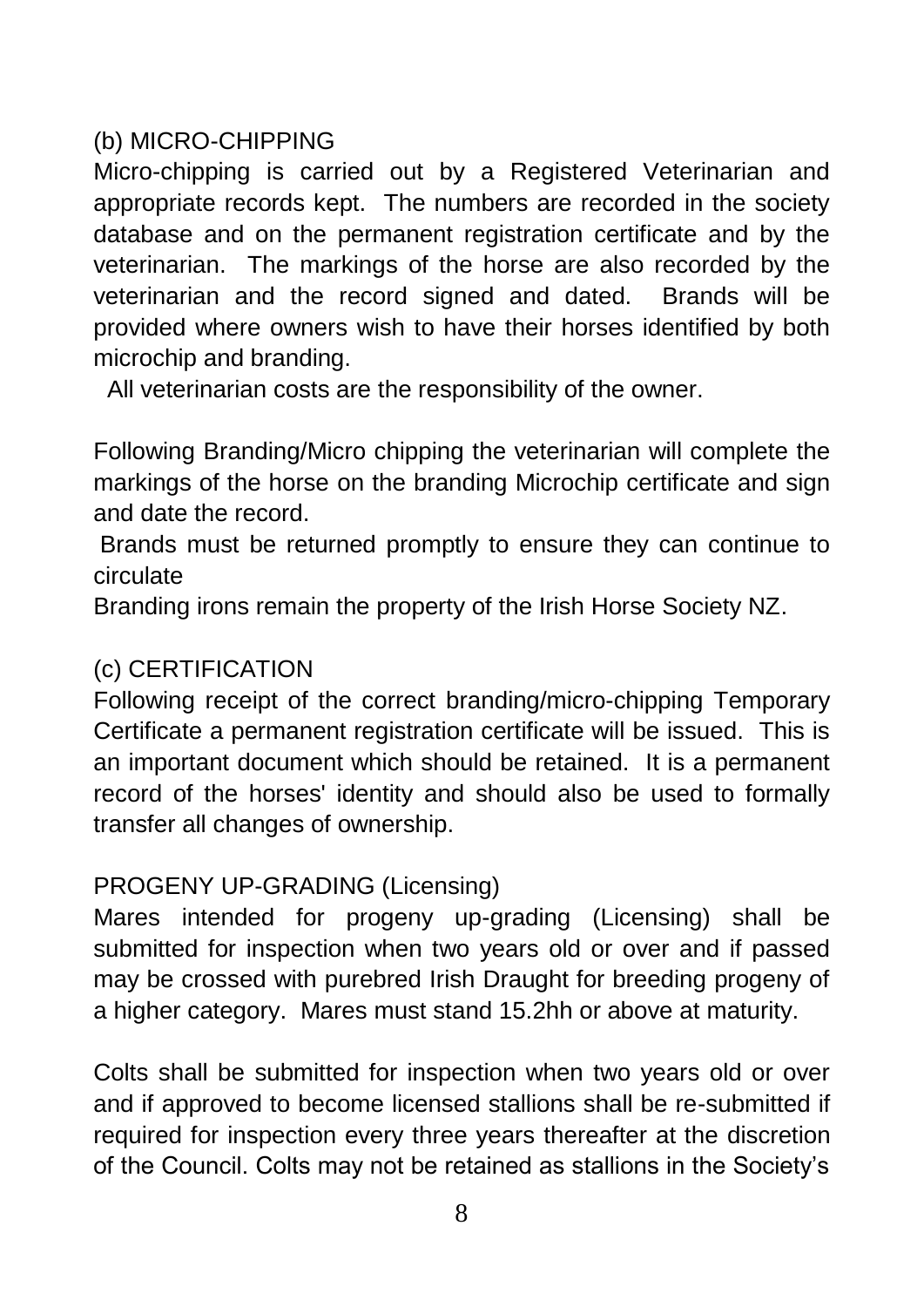Register unless approved by inspection of a panel appointed by the Council. The Colt must be accompanied by a veterinarian certificate indicating no inherited unsoundness and a negative EVA test. A DNA certificate must also be provided.

Colts must stand 16hh or above to be eligible for licensing.

## IMPORTED Registered Irish Draught

Imported RID may be included in the Register as Licensed without further inspection, subject to the provision of approved International documentation and a Health and DNA certificate.

The IDHSNZ will also accept the progeny of Overseas Licensed (RID) stallions/Mares into the NZ Register, but these horses will be required to undergo the formal inspection protocol required for Licensing in NZ should they wish to upgrade.

## PROGENY OF OVERSEAS LICENCED/REGISTERED HORSES.

These horses will be required to undergo the full licensing inspection which includes DNA testing to be eligible for Licensing in the Society's Data base.

#### EMBRYO FOALS

In order to establish these foals pedigree. They are required to be DNA tested at the time of registration

Horses are submitted for inspection/registration entirely at the owner's risk and no liability is accepted by the Society, its members, servants, or agents in respect of any loss or damage suffered by any persons in respect of the registering or non-registration of any horse or of any other circumstances relating to the Society or its activities.

Any member who shall have in his ownership or control for the period of the breeding season a stallion registered in the Society's breed register shall at the end of every season submit on the appropriate form to the Hon. Registrar a record showing the name of the stallion and listing the names of all mares covered by him and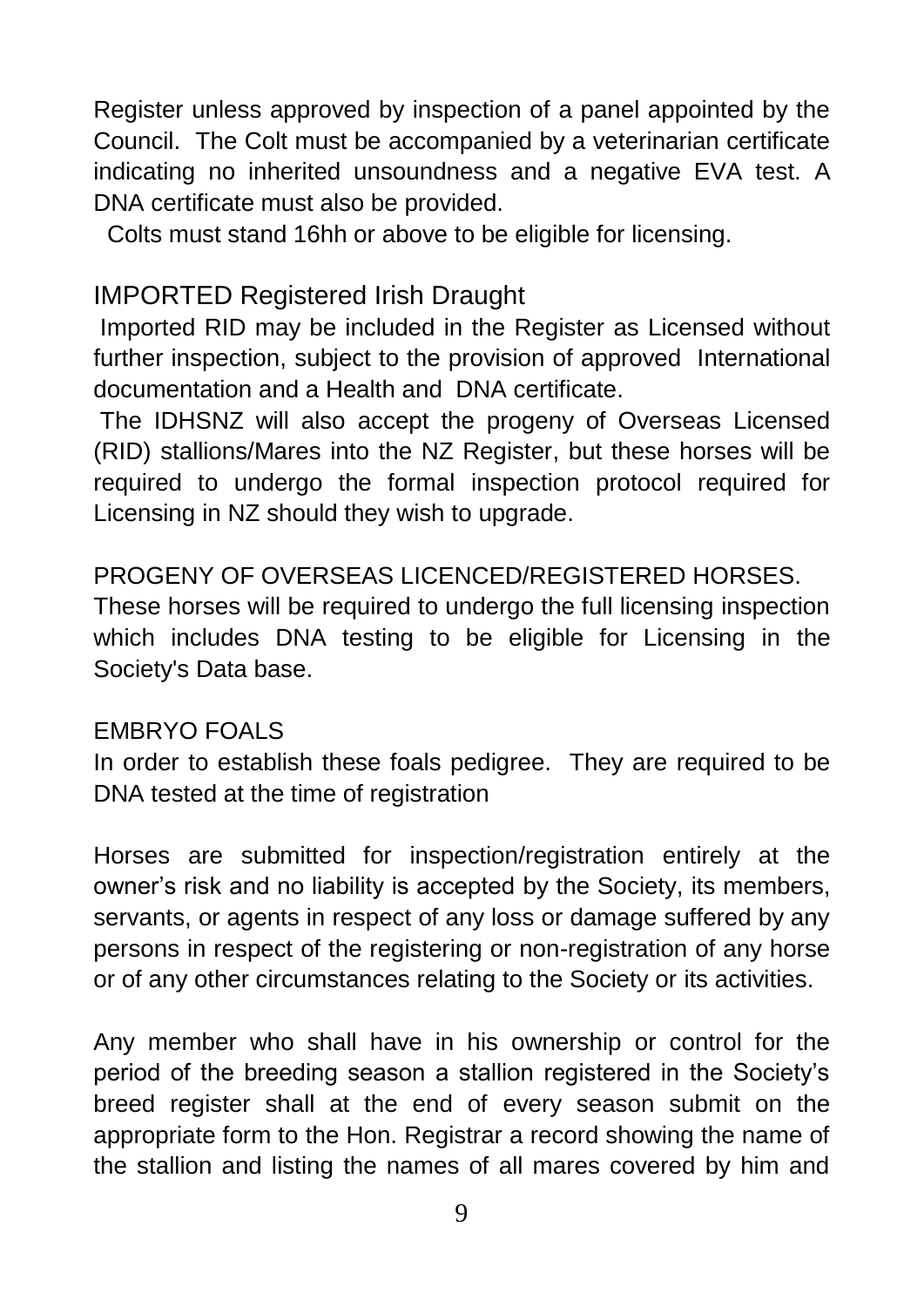the owners thereof during the season completed.

#### **TRANSFERS**

When a registered horse is transferred to a new owner the vendor must complete the transfer section on the rear of the certificate and this must be signed by him/her and then be forwarded to the Registrar with a fee to be determined by Council. The transfer is then formally recorded

#### PREFIX

Stud owners may register a prefix paying the appropriate fee. This prefix may only be used on the progeny of the mares owned by the stud.

 Applying to change the name of a newly purchased horse cannot apply to the change of the prefix.

## 10. FEES

Only subscription paid up members may apply for registration or enter the Society competitions. All fees are set by Council which reserves the right to revise fees on an annual basis.

As at July 2015 the fees are:

| Life Subscription                                    | \$400  |  |  |  |
|------------------------------------------------------|--------|--|--|--|
| <b>Annual Subscription</b>                           | \$40   |  |  |  |
| <b>Registration Fees</b>                             | \$40   |  |  |  |
| Prefix                                               | \$20   |  |  |  |
| <b>Transfer Fee</b>                                  | \$10   |  |  |  |
| <b>Replacement Certificate</b>                       | \$20   |  |  |  |
| Name Change                                          | \$20   |  |  |  |
| <b>Stallion Return</b>                               | no fee |  |  |  |
| <b>Inspection Fees</b>                               |        |  |  |  |
| Colt/Stallions                                       | \$150  |  |  |  |
| <b>Fillies/Mares</b>                                 | \$100  |  |  |  |
| or fees as the council determines from time to time. |        |  |  |  |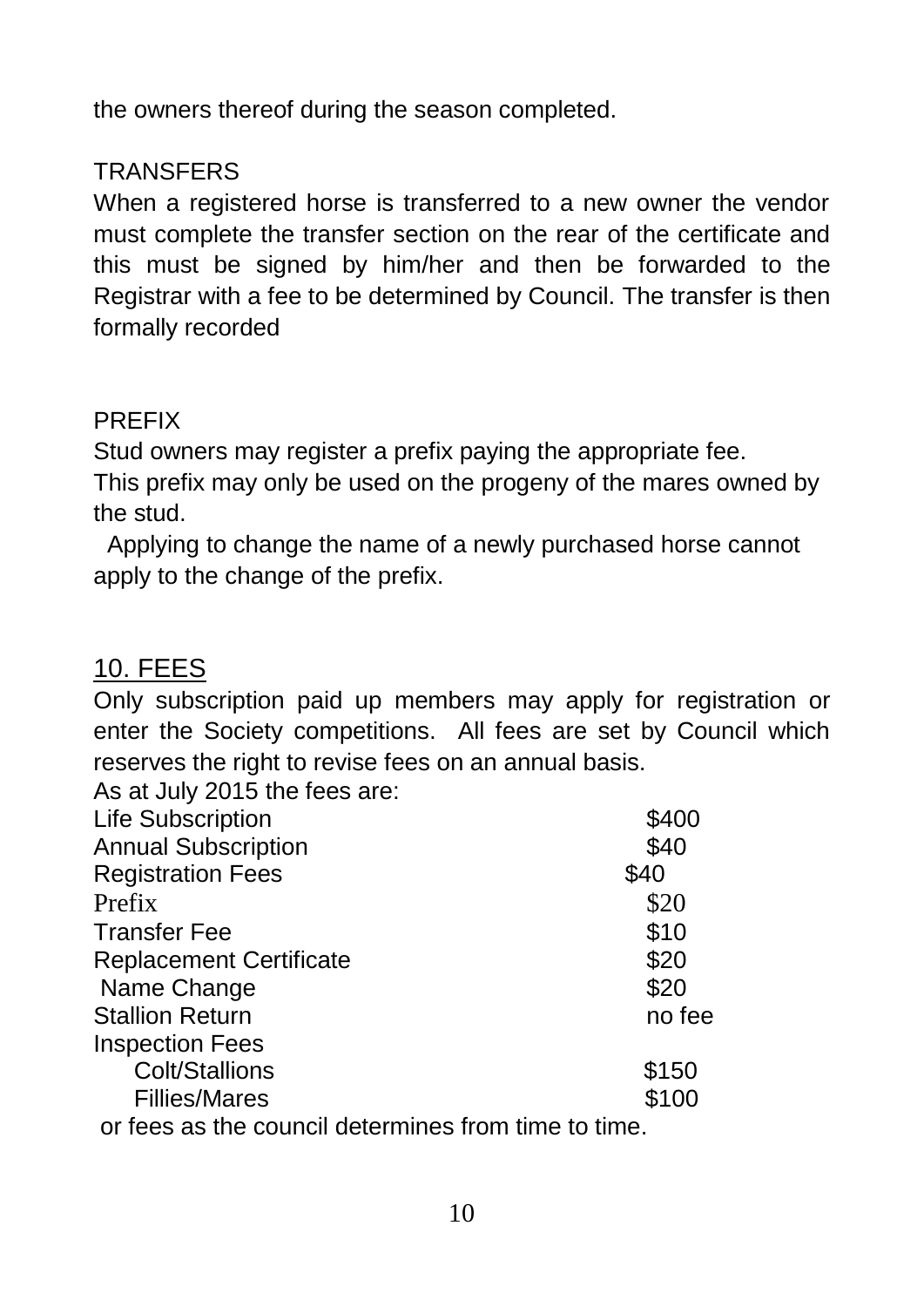Any owner wishing to appeal against an inspection report shall be able to do so by depositing the sum of \$100.00 within one month with the Honorary Secretary together with the details of the appeal in writing. If the appeal is successful the deposit will be refunded.

The Council reserves the right to revise all fees on an annual basis.

## 11. ANNUAL SUBSCRIPTION

- (a) The annual subscription shall be due on August 1st each year. Membership is continuous and unless a notice of resignation is received by the Honorary Secretary not later than July 31st in any year, the member shall be liable for his subscription for the following year.
- (b) A subscription paid by a new member after April 30th in any year shall entitle him to membership without further payment until July 31st of the following year.
- (c) The Council may for special reasons wholly or partly remit or waive payment of any subscription in any case and subject to any conditions as it may think fit.
- (d) A member whose subscription is in arrears on November 30th next after it has become due shall not be entitled to any rights or privileges of membership. The names of all members whose subscriptions remains unpaid on April 30th next after it has become due shall be reported to the Council at it's next meeting and all members in arrears on the said April 30th shall be removed from membership unless the Council shall for special reasons otherwise determine.
- (e) Any member who is not financial at any one time may not hold any office or vote at a meeting

# 12. HONORARY MEMBERS

The Council may elect any person as an Honorary Member of the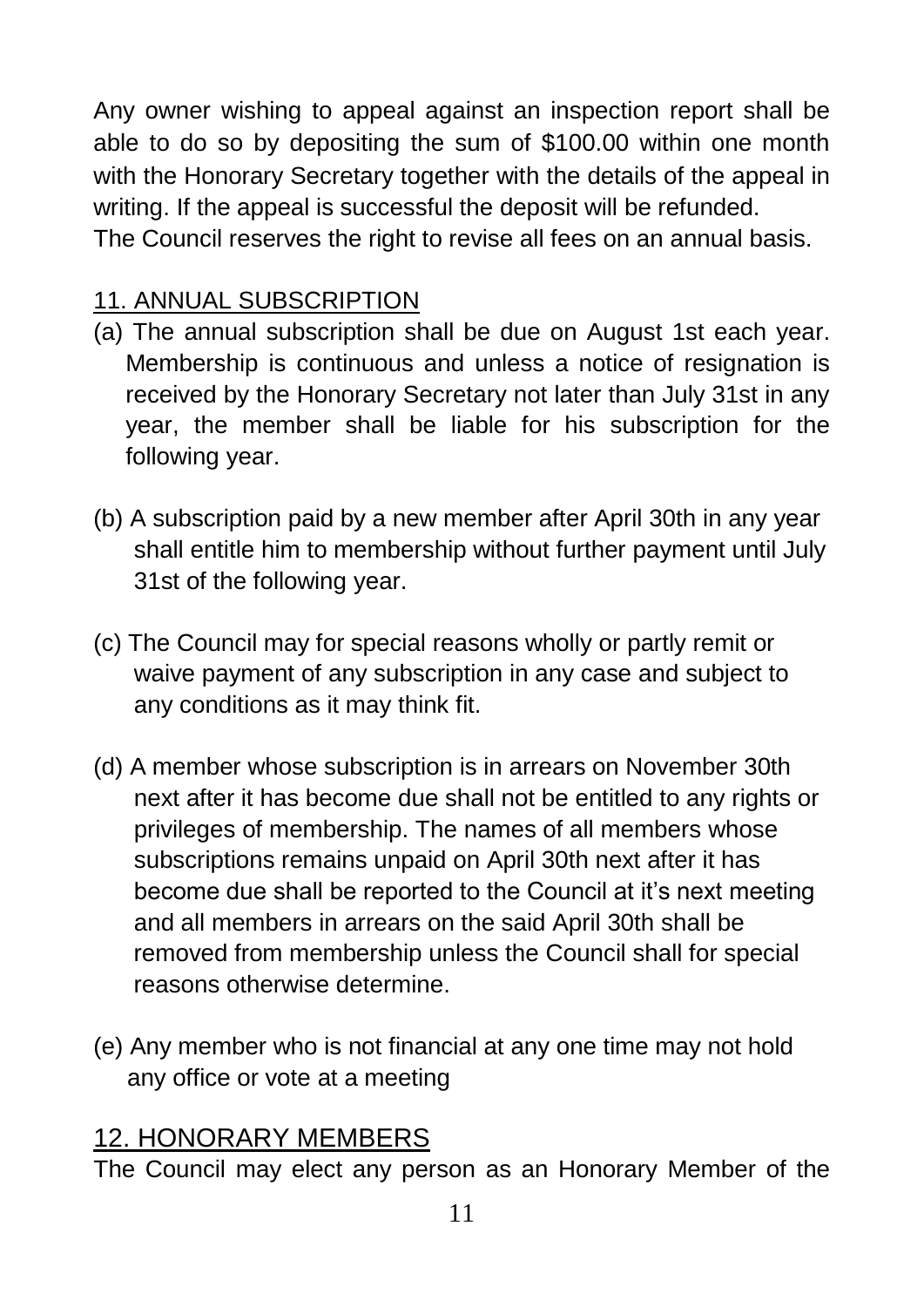Society and subject to such conditions as it may impose.

## 13. MEETINGS

The Annual General Meeting of members of the Society shall be held once in every calendar year to transact the following business

- (a) To receive and if approved to adopt the annual report and an audited statement of accounts to the end of the last preceding financial year.
- (b) To elect officers and other members of the Council.
- (c) To appoint an auditor who can be an independent accountant or suitably qualified person to audit the annual accounts.
- (d) To deal with any special matters which the Council desires to bring before the members and to receive and consider suggestions from the members for consideration by the Council.
- (e) To confirm any alteration to the constitution and rules presently or previously decided upon.
- (f) A General Meeting of the Society may be called within forty two days of receipt by the Honorary Secretary of a requisition in writing stating the reason(s) for calling such a meeting and signed by not less than 5 members, where any matter(s) relating to the Society may be discussed and decided upon save only that alterations to the Constitution and Rules must be confirmed at and only at the next Annual General Meeting.
- (g) In order to effect an alteration or addition of a Rule a majority of the members actually present shall vote in favour of the proposed change or in the case where a postal vote is approved a majority of the votes received shall be in favour of the proposed change.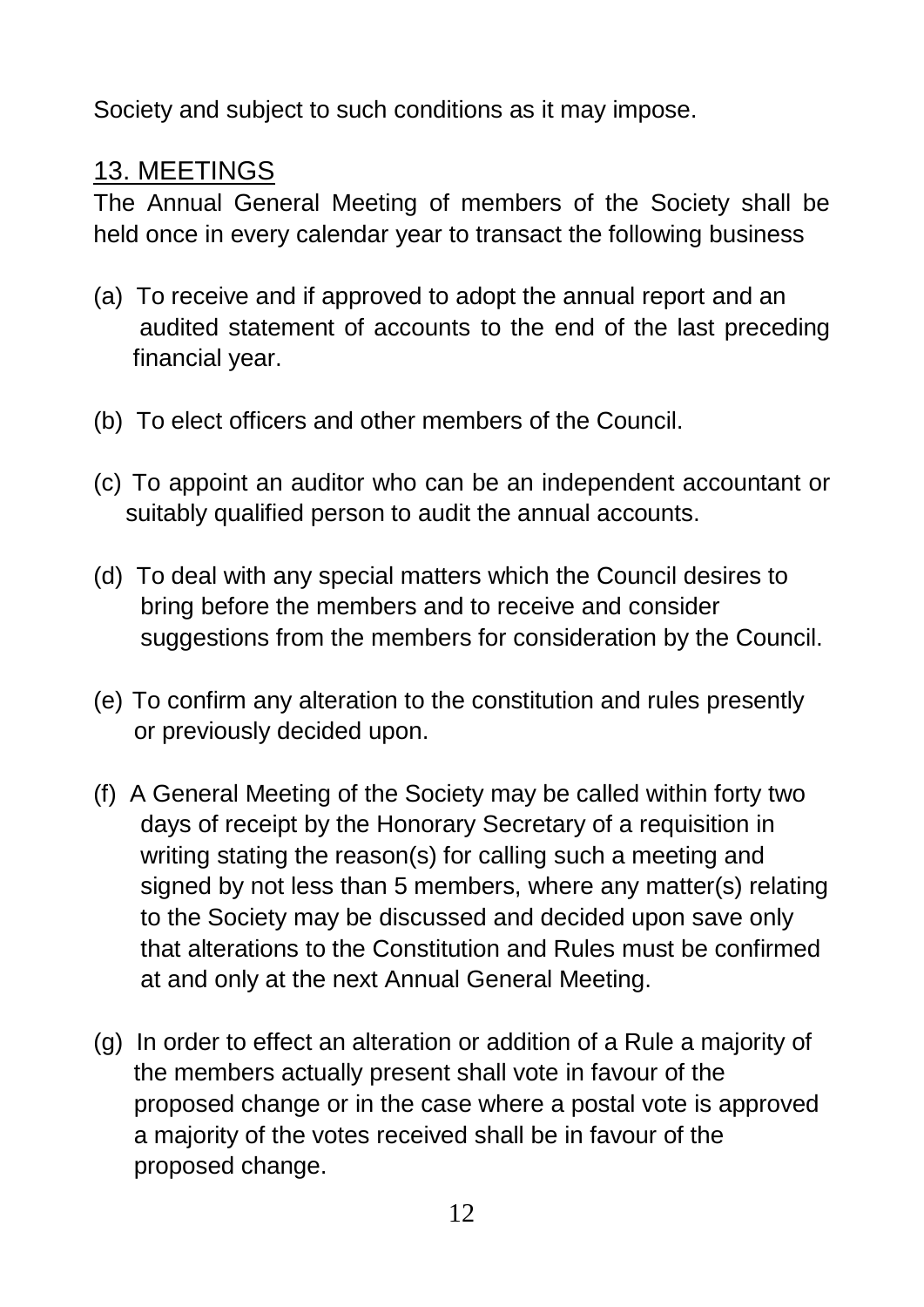- (h) For all Meetings the Council will decide whether or not a postal vote will be initiated.
- (i) A notice convening any General Meeting shall (with the accounts and balance sheet in the case of the Annual General Meeting) be sent to all members not less than twenty-eight days prior to the date of the meeting together with the agenda for the meeting.
- (j) Each member whose subscription is fully paid up to the date of a meeting shall have one vote and no more except for the Chairman who shall have a second or casting vote in the case of an equality of votes, no person shall have a vote unless such person has been a member for a minimum of eight weeks prior to the meeting. Five members shall form a quorum at all General Meetings.

## 14. DECISIONS AND VOTING AT MEETINGS

Every question to be submitted at any meeting of the Society, the Council, or a sub-committee shall be put to the meeting by the Chairman thereof and his /her decision as to the wishes or sense of the meeting shall be conclusive unless on giving his/her decision it is challenged by any members properly present at the meeting and entitled to vote thereat. If any decision by the Chairman at any meeting shall be challenged a vote shall be taken. All voting with the exception of items for which a special majority is required by this Constitution shall be decided by a simple majority of members present and voting.

#### 15. SUB-COMMITTEES

The Council may appoint sub-committees to consider and report on any matter and members of such sub-committees shall elect their own Chairman and have power to co-opt not more than three members. Sub-committees may not spend money on behalf of the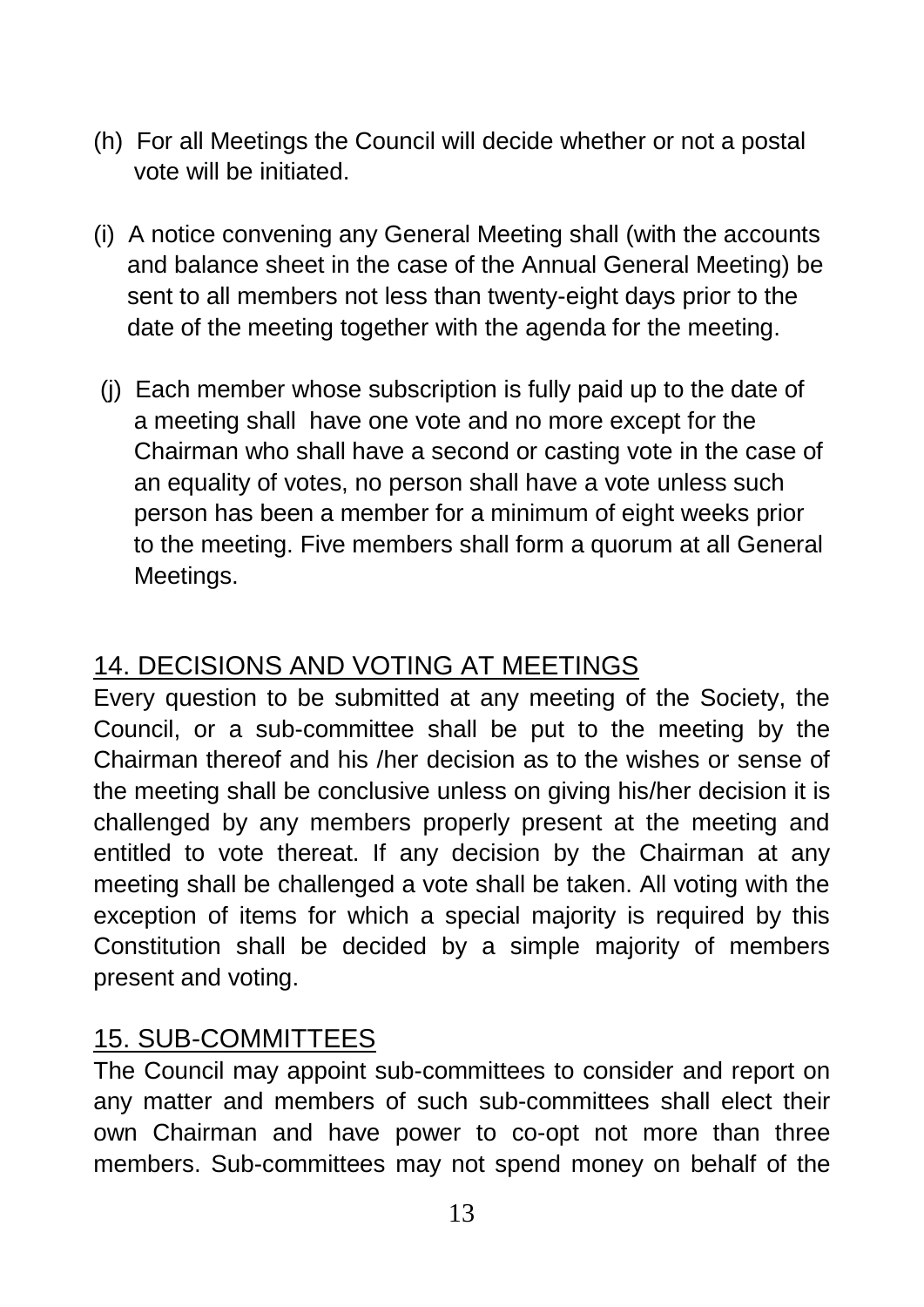Society unless expressly authorised to do so by minutes of the Council. Sub-committees must report their acts and proceedings fully and promptly to the Council.

## 16. FINANCE

- (a) The financial year shall end on July 31st each year. The income and property of the Society and all monies received by or on behalf of the Society shall be applied solely towards the furtherance, promotion and execution of the Society and no portion thereof shall be paid by way of dividend, bonus or profit to any member of the Society provided nothing herein expressed or contained shall prevent the payment in good faith to a servant of the Society of remuneration and expenses or both such a servant not being an officer or member of the Society.
- (b) All monies payable to the Society shall be received by the Honorary Treasurer or such officer or such Bank as shall be appointed to receive it.
- (c) All funds belonging to the Society unless invested shall be deposited in the bank account in the name of the Society and no sum shall be drawn from this account except by Internet established banking mandate and approved by two recorded council members, also when necessary by cheque signed by Honorary Treasurer together with a counter signature of one member of the Council duly authorised by the Council and Bank mandate so to do. Any monies not required for immediate use may be invested by the Council as herein authorised. The Council shall cause true accounts to be kept of receipts, expenditure, asset credits, and liabilities of the Society and shall place before the members of the Society at each Annual General Meeting a currently reviewed account and balance sheet made up to the end of the previous financial year.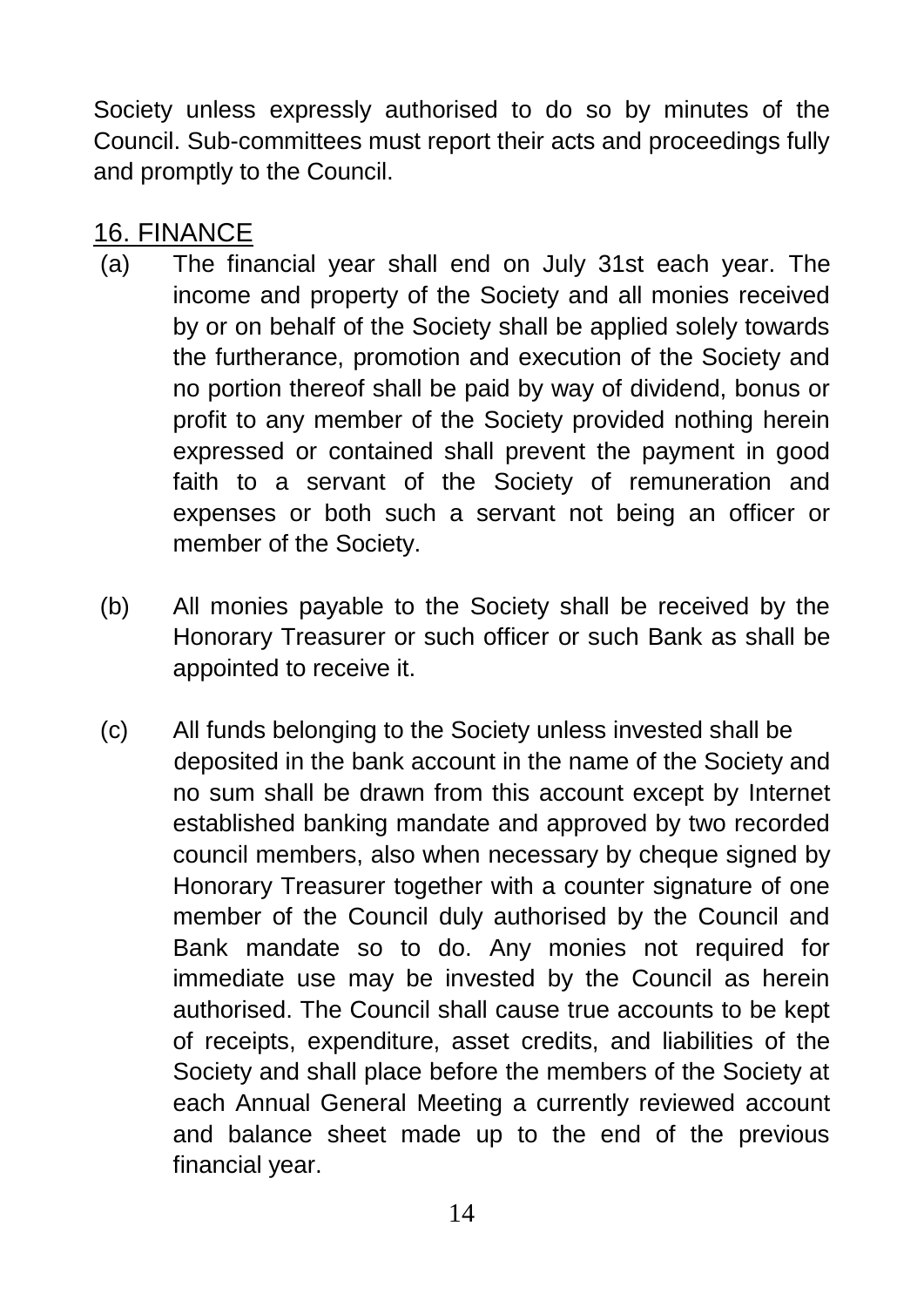Reasonable office, travelling, and subsistence expenses incurred by officers and members of the Society or by any person duly authorised by the Society may be paid by the Society. Rates of allowances shall be fixed by the Council from time to time. All claims for expenses must be sent to the Honorary Treasurer and he may request such information in regards thereto as he may think fit.

## 17.REMOVAL of COUNCILLORS

Councilors may be removed from Office by a resolution passed at a meeting of the Council by a vote of not less than a three-quarters majority of members of the Council present and voting at the meeting.

## 18. NOTICES

Accidental omission to give notice to, or the non-receipt of a notice by, a member shall not invalidate any proceedings or resolutions of any meeting of the Society, the Council, or any sub-committee thereof

# 19. RECORDS AND MINUTES

Records shall be made and minutes kept in such form as the Council may direct of the proceedings at all General Meetings, meetings of the Council, and meetings of the sub-committees and these minutes shall be confirmed and signed by the Chairman at the subsequent meeting.

## 20. DISSOLUTION

A motion to dissolve the Society may only be made at an Extraordinary General Meeting and to effect a dissolution at least three quarters of the members actually present and voting at the meeting shall vote in favour of the dissolution.

If on the winding up or dissolution of the Society there remain, after